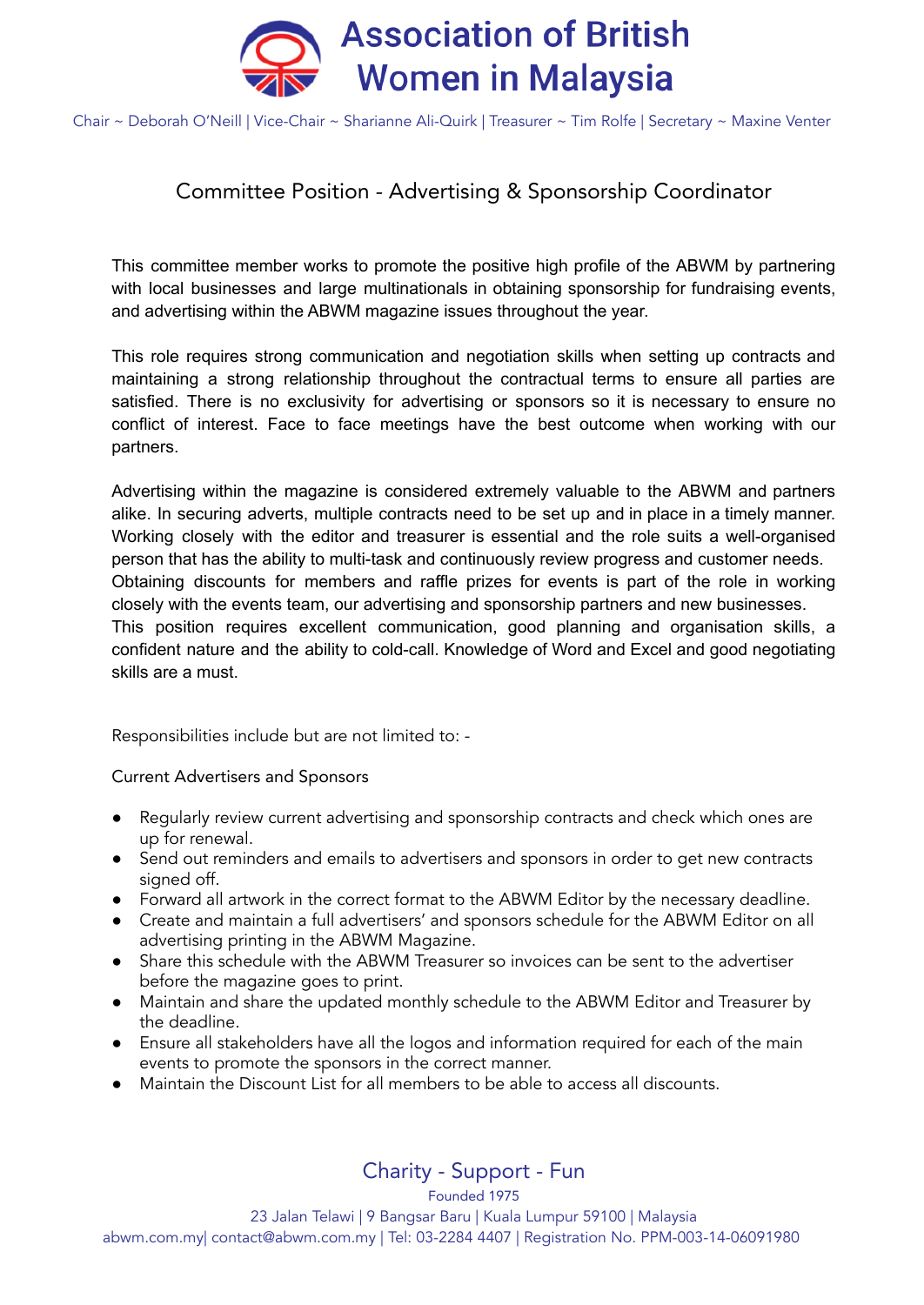### New and Potential Advertisers and Sponsors

- Follow up any new leads or emails of potential advertisers and sponsors and supply them with up to date advertising price lists, sponsorship information and details of the ABWM. (Could be from the Chairman, Secretary or Events)
- Research new potential advertisers should the numbers of advertisers in the magazine decline and need more income. (Use Expat magazines or other expat websites)
- Once a new advertiser or sponsor has been obtained, create and send out contracts in order to set up the business relationship between the ABWM and the Partner. Check with advertiser/sponsor how many copies of the monthly magazine they require.
- Add their details to the advertising address schedule which is sent to the Secretary each month.
- Send out thank you note after signed contacts for new business to the ABWM

## Monthly Magazine updates

- Share the monthly updated schedule of adverts to the ABWM Editor by the deadline date
- Send monthly advertising schedule to the ABWM Secretary so that she can do the labels for the magazine distribution

## Financial responsibilities

- Keep the ABWM Treasurer up to date with advertisers/sponsors to invoice, etc. before their monthly advert has been printed or before an event they are sponsoring
- Assist the ABWM Treasurer with any financial queries from an advertiser or sponsor

#### Christmas Bazaar and other events

- Coordinate with the Events team which sponsors would need advertising space in order to assist the ABWM Editor to work out an advertising plan for all the sponsors & advertisers in the months after the event
- Share with the Event coordinator what prizes you have managed to obtain from sponsors for the event raffles

#### Committee meetings

- Committee meetings take place once a month when you need give a brief report on what's happening with the advertisers and sponsors and highlight any issues or new advertisers/sponsors
- Also, give full feedback on monthly financial printing income

Charity - Support - Fun

Founded 1975 23 Jalan Telawi | 9 Bangsar Baru | Kuala Lumpur 59100 | Malaysia abwm.com.my| contact@abwm.com.my | Tel: 03-2284 4407 | Registration No. PPM-003-14-06091980